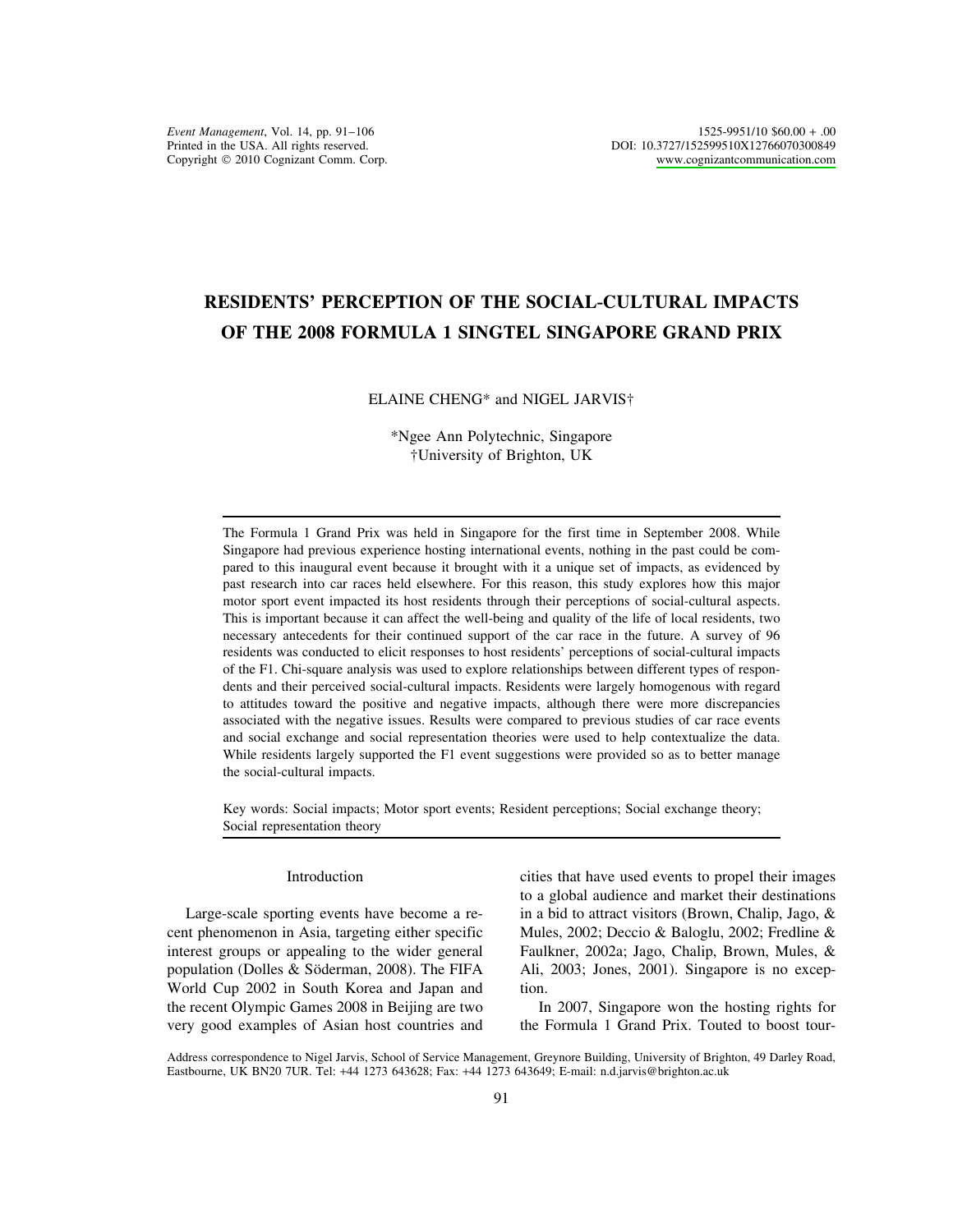ism, it was anticipated to draw 80,000 spectators, comprised mainly of tourists but also local residents, and generate about SGD\$100 million in incremental tourism receipts (Ministry of Trade & Industry, 2008). The local media reported the hotel. retail, and entertainment sectors would also benefit as a result. The emphasis here, without a doubt, was on the economic contributions of the event, a critical factor to gain approval and support from stakeholders.

However, a shift in recent years has veered towards assessing additional impacts of events, notably the social-cultural impact (Boyko, 2008; Cegielski & Mules, 2002; Fredline, 2005; Richards, 2007; Small, 2007). These have major effects on the well-being and quality of life for host residents, a major group of stakeholders, and act as antecedents to gain host residents' support, and are necessary for the sustainability of all events hosted by a destination (Gursoy & Rutherford, 2004; Twynam & Johnston, 2004).

Being an inaugural event in Singapore, the 2008 Formula 1 Grand Prix provided an excellent opportunity to explore how this international event impacted host residents from a social-cultural perspective. Past research has been undertaken on host residents' perceptions of social-cultural impacts of motor car races but these were all conducted in Australia: Canberra (V8 Supercar Race), Melbourne (Formula 1 Grand Prix), and the Gold Coast (Indy Car Race) (Cegielski & Mules, 2002; Fischer, Hatch, & Paix, 1986; Fredline, 2004; Fredline & Faulkner, 1998, 2002a, 2002b). While many similarities were found in those studies with regard to the type of impacts, which will be discussed later, the interactions between visitors and host residents, combined with the nature of the event, often produce different results (Small, Edwards, & Sheridan, 2005). Therefore, research was undertaken on the social-cultural impacts of the Formula 1 car race, based on the perceptions of host residents of Singapore, to compare how a Southeast Asian destination may be affected or not to other countries hosting a major sporting event. Further, Event Management has not recently published social-cultural impact research linked to major sport events since 2002 and before when articles focused on motor sport in the Gold Coast, the America's Cup in Auckland, and the Sydney Olympics (Barker, Page, & Meyer, 2002; Faulkner et al., 2001; Fredline & Faulkner, 2002a, 2002b).

The Social-Cultural Impacts of (Sport) Events

One of the main reasons for the growth of events is the fact that many authorities now use them as part of the branding strategy for the destination (Jago et al., 2003). Events help to position and reposition a city as international or global (Dwyer, Mellor, Mistilis, & Mules, 2000; Jones, 2001; Waitt, 2003). In addition, the media effect of the publicity received goes beyond the geographical limit of the destination (Fredline  $\&$ Faulkner, 2000). There can be a strong sense of civic pride (Dwyer et al., 2000; Fredline, 2005; Waitt, 2003) as the event is a demonstration of the capability of the host. Events are also used for economic regeneration as they can revive the economy, act as a source for tax revenues, improve infrastructure, and also provide a legacy (Dwyer et al., 2000; Getz, 2007; Kim, Gursoy, & Lee, 2006; Waitt, 2003). Furthermore, events can also be used to bring attention to environmental issues, thus helping to preserve or improve certain aspects of the environment, ensuring sustainability (Getz. 2007).

However, despite these strong reasons for the growth of events, there are many costs. For example, the environment can be affected through pollution, littering, and a deterioration of natural resources (Barker et al., 2002; Gursoy & Kendall, 2006). Social issues such as traffic congestion, crime, and undesirable behavior like drunkenness can occur (Barker et al., 2002; Kim et al., 2006; Ohmann, Jones, & Wilkes, 2006). Traditions and cultures may be trivialized through commercialization, commodification, and acculturation (Besculides, Lee, & McCormick, 2002; Brunt & Courtney, 1999; Cohen, 1988). The demonstration effect may also be in evidence (Brunt & Courtney 1999; Fredline, 2005) and overall there can be a general disruption to the lifestyle of host residents (Dwyer et al., 2001). Fredline, Jago, and Deery (2003a) described social impacts as "any impacts that potentially have an impact on quality of life for local residents" (p. 26). However, as simple as this definition seems, its implications are more significant, as inherent in the term "quality of life"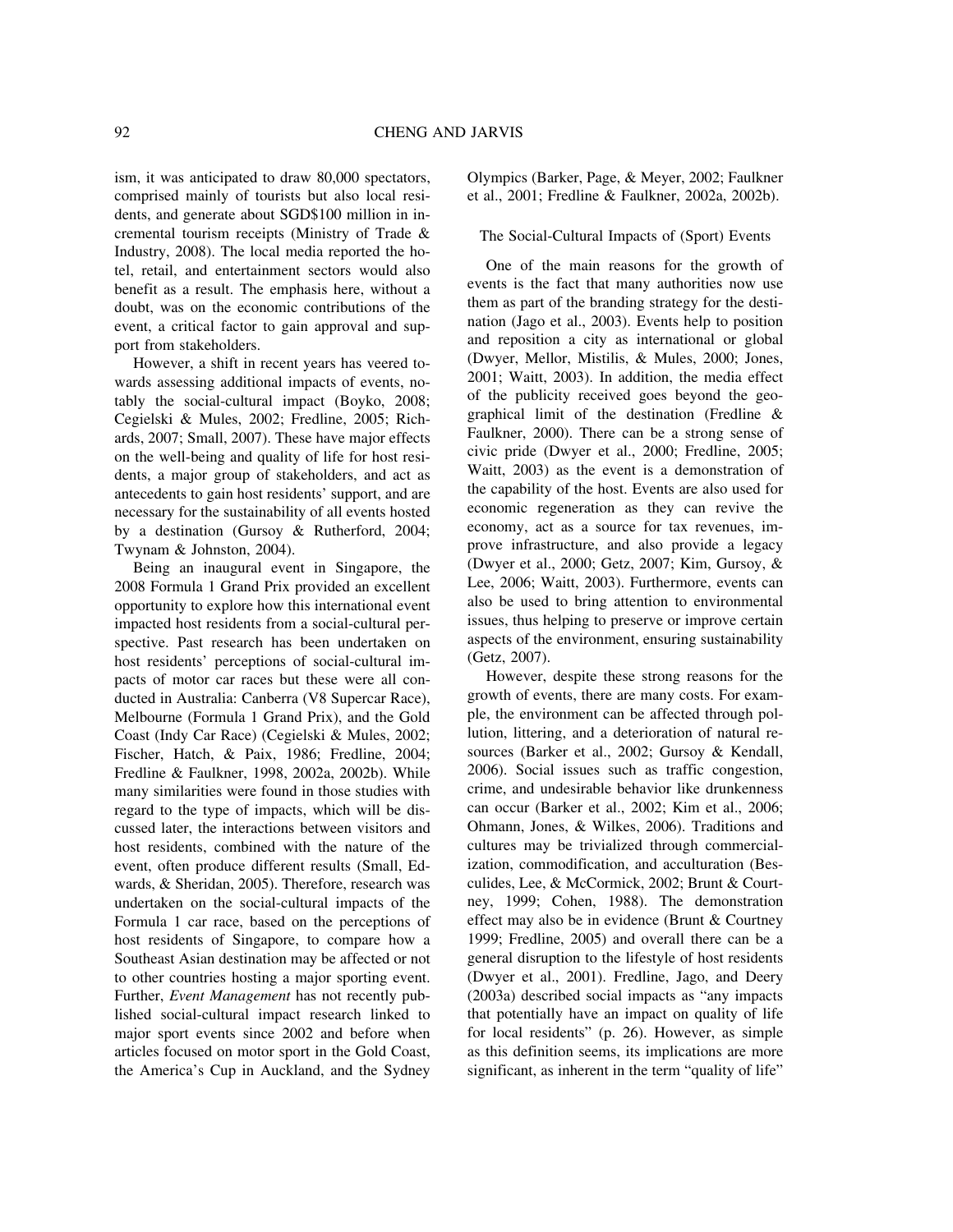are economic and environmental effects of the event.

As authorities pursue the hosting of events as part of their tourism development plans, the study of the social-cultural impacts of events take on more significant importance as residents become more affected by the recurrence of these events. Being a major stakeholder within a destination where events are held, residents' well-being and subsequent support must be considered to ensure the long-term viability of events (Ap & Crompton, 1998; Fredline & Faulkner, 2002b). While many studies have concentrated on the economic aspects of events (Jones, 2001; Wood, 2005), mainly because they provide a good basis for eliciting tangible benefits to gain support from authorities of the host destination (Ap & Crompton, 1998; Deccio & Baloglu, 2002; Pizam, 1978) and to measure an event's success (Douglas, Douglas, & Derrett, 2001), adding social objectives to event projects have gained acceptance since the 1980s (Wood, 2005). This is because the staging of events has a profound impact on the social structure of the host destination, leading to changes in various aspects of life (Brunt & Courtney, 1999). In particular, due to the contact among different cultures as a result of visitor influx, the social values and cultural practices of the host destination could be challenged and altered (Ap & Crompton, 1993; Johnson, Snepenger, & Akis, 1994). In addition, a hallmark or mega-event will often elicit a series of related subevents that enhance the lifestyle of host communities (Kim & Petrick, 2005). Therefore, such social-cultural impacts could be seen as a critical part of an event's success.

However one defines social-cultural impacts or how these impacts are assessed, some will be perceived positively whilst others negatively. Examples of positive social-cultural impacts include promoting cultural exchange and identity (Kim et al., 2006; Waitt, 2003); enhancing destination image (Cegielski & Mules, 2002; Fredline, 2005; Mihalik & Simonetta, 1999; Xiao & Smith, 2004); creating employment (Faulkner & Tideswell, 1997; Fredline & Faulkner, 2002a); developing facilities and infrastructure for the community (Dwyer et al., 2000: Faulkner & Tideswell, 1997: Fredline & Faulkner, 2002a; Jones, 2001); enhancing community pride (Dwyer et al., 2000; Faulkner & Tides-

well, 1997; Fredline & Faulkner, 2002a; Waitt, 2003); and improving the quality of life in general (Faulkner & Tideswell, 1997; Ohmann et al., 2006), such as the increase in entertainment and cultural activities (Fredline, 2005). On the other hand, negative social-cultural impacts would include overcrowding and traffic congestion (Cegielski & Mules, 2002: Faulkner & Tideswell, 1997: Fredline & Faulkner, 2002a: Kim et al., 2006; Mihalik & Simonetta, 1999); disruption to normalcy (Dwyer et al., 2000; Faulkner & Tideswell, 1997); pollution and other environmental problems such as noise and litter (Barker et al., 2002; Dwyer et al., 2000; Faulkner & Tideswell, 1997; Fredline & Faulkner, 2002a; Kim et al., 2006); the demonstration effect (Barker et al., 2002; Brunt & Courtney, 1999; Fredline, 2005); prostitution (Jones, 2001); less accessibility to facilities (Fredline, 2005); social misbehavior (Ohmann et al., 2006); and crime (Barker, 2004; Mihalik & Simonetta, 1999).

The list of positive and negative impacts is, of course, not exhaustive as impacts are dependent on the situation in each community or destination and how individuals perceive them (Fredline, 2005). Even within the same community, the perception of an impact may be different due to the extent of exposure to the impact (Faulkner  $\&$ Tideswell, 1997). Hence, there will be factors or variables that influence the perceptions, making these intrinsic and extrinsic impacts not absolute, but relative to the contexts of the destination (Faulkner & Tideswell, 1997; Fredline, 2005; Fredline & Faulkner, 2000).

There are several approaches to assessing social-cultural impacts. One of them is through the perceptions of the impacts by host residents (Fredline et al., 2003a). These types of studies can provide an important "snapshot" assessment of social-cultural impacts at a particular point in time while others may provide a more longitudinal approach (Twynam & Johnston, 2004; Waitt, 2003). Many researchers (Cegielski & Mules, 2002; Deccio & Baloglu, 2002; Faulkner & Tideswell, 1997; Fredline, 2005; Fredline & Faulkner, 2000, 2002a; Jones, 2001; Ritchie & Inkari, 2006; Waitt, 2003) focus on the intrinsic variables and how they affect residents' perceptions. Again, the results of these studies vary from situation to situation (Oh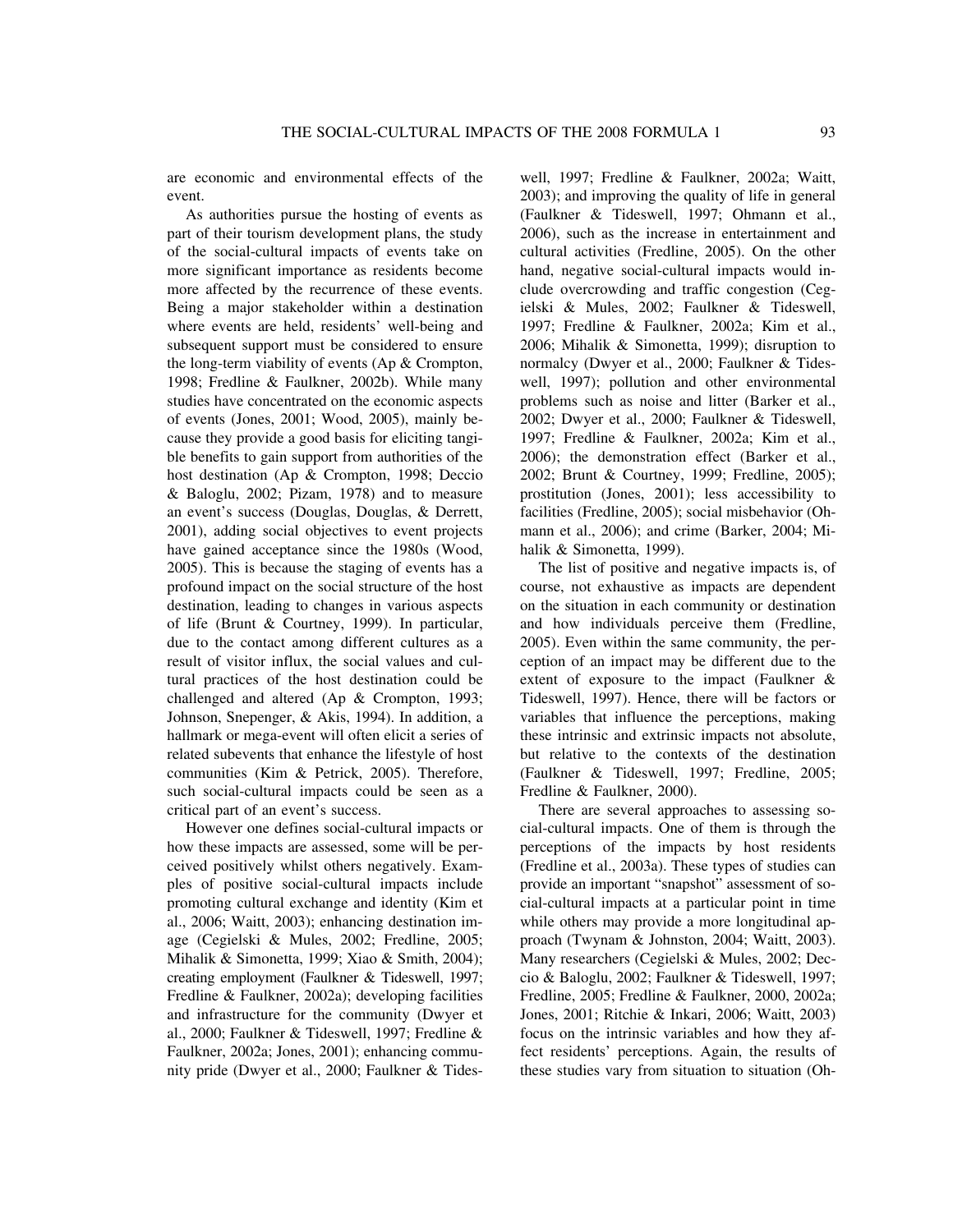mann et al., 2006), although some may share similar findings. One example is how interest level affects perceptions, where residents with an interest in the event or attended or watched it on television will have a higher level of support for the event and a more positive attitude towards it than those who did not have any interest (see Cegielski & Mules, 2002; Fredline, 2005; Fredline & Faulkner, 2000, 2002a). Conversely, those who had no interest in the event felt particularly negative because they did not perceive sharing in any resulting benefits or rewards (Waitt, 2003).

Likewise, on the involvement variable, through employment or owning a business in the event or tourism industry, the results have also been very close. Fredline and Faulkner (2002a) and Deccio and Baloglu (2002) had similar conclusions: those who were employed within the industry were more positive, believing the events enriched their lives. Still, Waitt (2003) found that involvement through employment had no influence on the Sydney residents he was studying concluding that the majority of all locals were interested in sport. Sociodemographic variables such as age, education, income levels, and place of residence tend to produce varying levels of sociocultural impacts among residents in different cases (Brunt & Courtney, 1999: Cegielski & Mules, 2002: Faulkner & Tideswell, 1997; Fredline & Faulkner, 2002a, 2002b; Kim & Petrick, 2005; Ritchie & Inkari, 2006; Waitt, 2003).

Exploring all these variables simply allows the recognition that not everyone within a destination or community will perceive the impacts in the same way (Waitt, 2003). In the first place, socialcultural impacts are wide-ranging (Barker, 2004). Second, the variables interact to produce different permutations of perceptions. Gursoy and Rutherford (2004) suggest the level of importance placed on a particular impact will affect people's perception of that impact, which may subsequently influence their observations of another impact. Because "events differ in their size, nature, location(s), and duration" (Barker, 2004, p. 176), the resulting impacts of a particular event in a particular destination are always worth exploring.

#### Social-Cultural Impacts of Car Racing Events

Car racing events, such as the Formula 1 Grand Prix, can certainly be considered as part of sports event tourism, since they help to attract visitors to a destination, and contribute to visitor arrivals and tourism receipts (Deery, Jago, & Fredline, 2004). Given the two possible extreme ends of the inclination of fans and enthusiasts towards them, and the aversion of nonfans and nonenthusiasts against the same, there exists a range of possible perceptions to the impacts of this type of sport event (Fredline, 2004).

Exploring past studies into car races and the social-cultural impacts perceived have revealed three cases that provide a somewhat similar situation to the Formula 1 race that was held in Singapore in that the car races were all held on street circuits. The first case is the IndyCar race, held in the Gold Coast, Australia. The street circuit was within the tourism heart and along a major street in Surfers Paradise (Fredline & Faulkner, 2002a). The second case is the Melbourne Grand Prix where the street circuit was located in Albert Park, a suburban nontourism area (Fredline & Faulkner, 2002a). The third is the V8 Supercar Race held in the Parliamentary Precinct of Canberra, Australia. Though not exactly downtown, it was located within an area with institutional buildings and foreign embassies (Cegielski & Mules, 2002), more of a business area than residential.

The positive impacts of these motor sport events included enhancing the image of the destination, facility maintenance and improvement, community benefits, increased pride, developing and showing off event management skills, improving the quality of life, and enhancing international identity. Negative impacts included noise, parking problems, opportunity costs, traffic, disruption to lifestyle, reduced civil rights and liberties, unbalanced distribution of power, a reduced quality of life, and social misbehavior. In addition, intrinsic variables that were most commonly found to have an influence on the perceptions of the above impacts included proximity to the event, whether the resident was involved in or employed by the event, if they attended or had accessibility to car race area, and the level of interest or identifying with the event. Further, age and education played a role in that younger people were more supportive of the car race while more highly educated residents felt more negative about the event (Cegielski & Mules, 2002; Fredline, 2004, 2005; Fred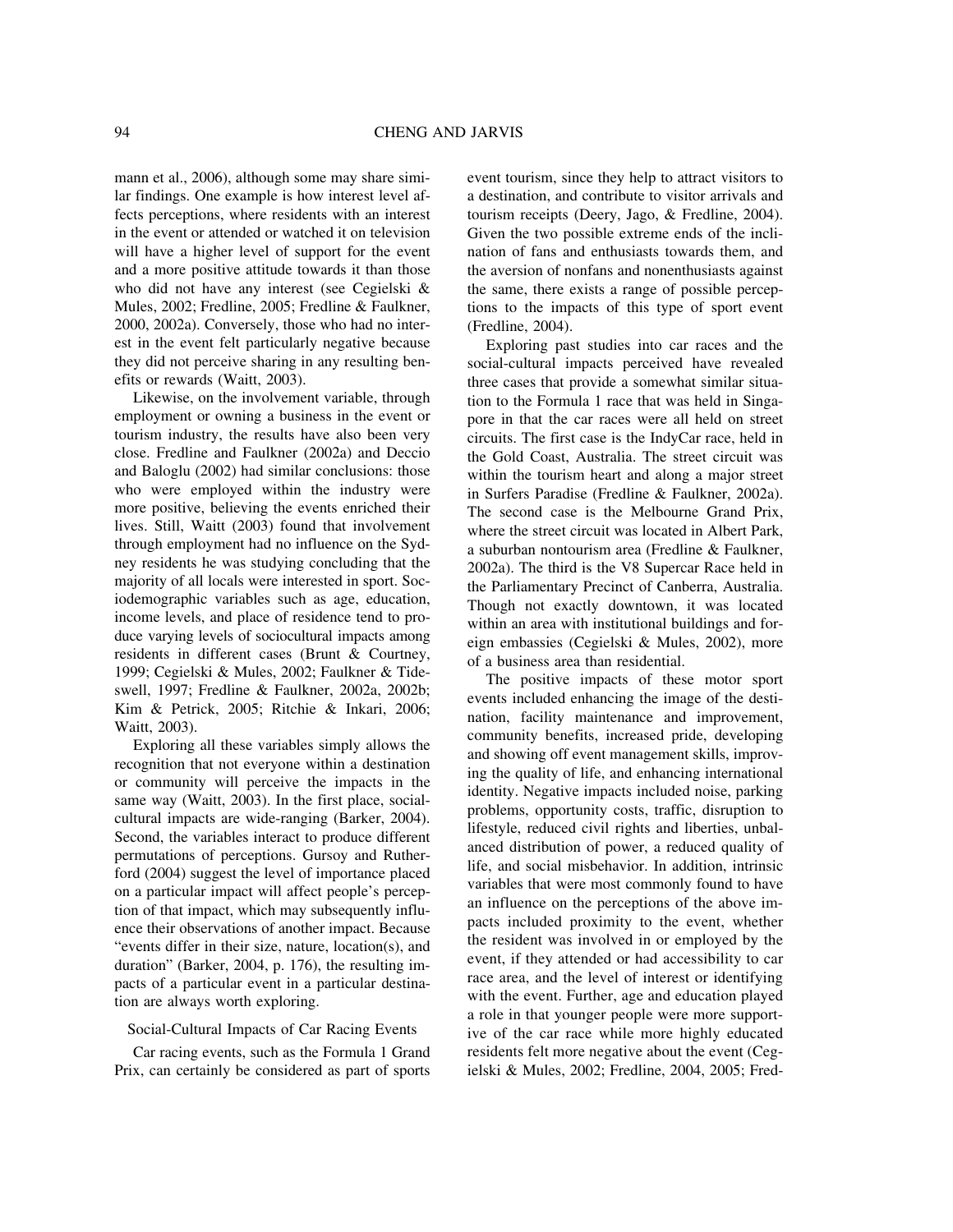line & Faulkner, 2002a; Fredline, Jago, & Deery,  $2003<sub>b</sub>$ ).

Car races create their own unique set of impacts and variables influencing their perception. These impacts can be considered differently at both the individual and community level with certain impacts being more pronounced at the individual level rather than at the community level and vice versa (Fredline et al., 2003b). But while some impacts may be unbearable, such as noise or congestion, they last for only a limited duration (Hinch & Higham, 2004). These negative impacts may be tolerated by individuals and the community in general only because they recognize the overall economic benefits that such an event will bring (Kelly, 2006). Arising from studies into the social-cultural impacts, many researchers (Ap, 1992; Deccio & Baloglu, 2002; Fredline, 2004; Fredline & Faulkner, 2000, 2002a; Gursoy & Kendall, 2006; Kim et al., 2006; Waitt, 2003) framed their explanation of the differences in perceptions with social exchange and social representation theory.

#### Theoretical Framework

In understanding the perception of socialcultural impacts of a car race, the social exchange theory is useful for understanding the exchange of resources between individuals and groups, called "actors" (Ap, 1992, p. 668). According to Ap  $(1992)$ , these resources are highly valued and the exchange takes place when actors believe the benefits will outweigh costs as a result of the resources supplied (Gursoy & Kendall, 2006). When the exchange is completed, they evaluate the outcome. Actors refer to host residents and the event organizer(s) while resources refer to the extension of hospitality and the provision of entertainment respectively. Residents will extend their hospitality to visitors in exchange for a series of events or subevents that provide entertainment if they believe they will benefit more than the costs involved. However, if, at the end of the exchange, residents do not perceive that they have gained as per their expectations, it will influence their future support for the event.

Using social representation theory, Fredline and Faulkner (2000) explained that representations help people interpret and understand situations go-

ing on around them, and these are shared by members of the same society or community such that it aids in a tacit understanding between members of the same group. These social representations, formed from previous knowledge and experience, social interactions and the media (Fredline  $\&$ Faulkner, 2000), also serve as reference point for individuals (Fredline & Faulkner, 2002b; Kim et al., 2006), from which they perceive and interpret new encounters. It is also based on the individual's value system and can be subjected to reevaluation (Kim et al.,  $2006$ ).

Social representation theory helps to explain the similarities and differences within and between subgroups of a community regarding the perception of an event's social-cultural impacts. Members belonging to the same cluster will often display the same perception of a certain impact. This explains why a group of "ultimate enthusiasts" of car races will not perceive noise as a negative impact while a group of "no-interest-at-all" will perceive it negatively. To the "ultimate enthusiasts." noise is not considered an issue at all because their representations tell them that it is part of the excitement. As for the "no-interest-at-all," it is just intolerable. The hype in the media prior to any event may also have an influence in the reference point of residents, according to Kim et al. (2006), thus reinforcing further the perceptions.

# The Formula 1 SingTel Grand Prix in Singapore

The Formula 1 SingTel Grand Prix (F1) was held for the first time in Singapore, from September 26 to 28, 2008. It presented a brand new opportunity for residents to experience the thrill and action of motor car racing. As seen from the literature review, car racing events present many challenges to authorities and event organizers in terms of managing the social-cultural impacts to residents. Being a new event, it obviously lacked prior data and research, as to how this race impacted host residents. Many of the issues that have been discussed in the literature review will be "tested" in this context. Thus, the key research themes for this study are:

• What are the positive and negative socialcultural impacts of the F1 Grand Prix in Singa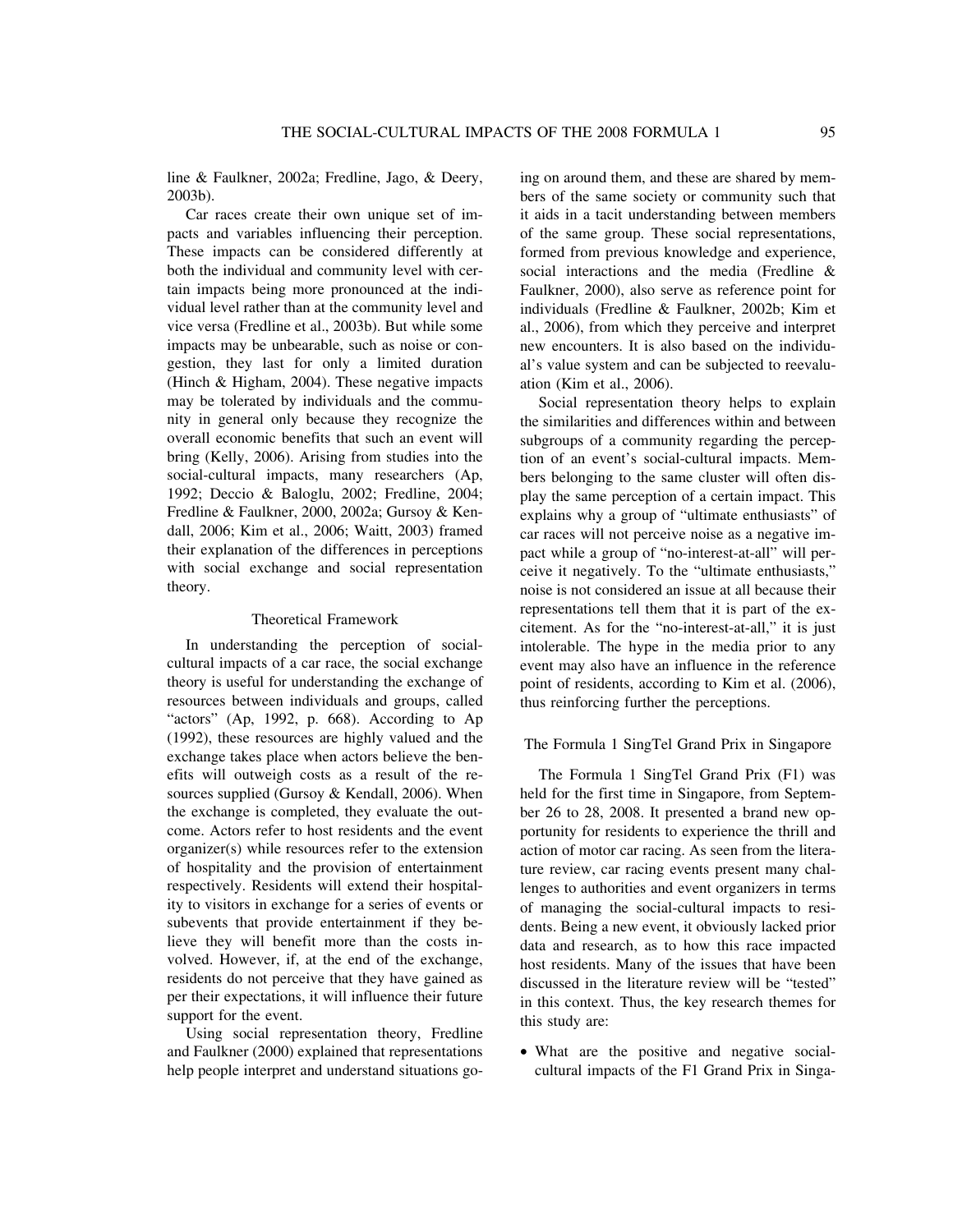pore, and how do they relate to the wider theoretical debates?

- How affected are Singapore residents to these perceived impacts?
- What are the variables influencing their perceptions and support?
- What aspects of these social-cultural impacts should relevant authorities improve?

### Methods

While the literature review raised issues on the social-cultural impacts of car racing events, it also contributed to the nature of the primary research that was collected. It allowed specific areas highlighted to be incorporated within the data collection in order to verify or refute certain patterns in the perceptions of social-cultural impacts. The quantitative technique was preferred over the qualitative for three reasons. First, it was important to gain insights from a sample that could be related to the wider population. Second, a larger sample was required for correlation analysis to demonstrate how impacts may vary among different types of residents. Third, quantitative techniques were also adopted by researchers of previous car races (Cegielski & Mules, 2002; Fredline, 2005; Fredline & Faulkner, 2000, 2002a, 2002b; Fredline et al., 2003a, 2003b), thus aiding the comparative analysis.

The sampling frame consisted of Singapore citizens and permanent residents above the age of 20. Working at a 95% confidence level, with a margin of error of 10%, a sample size of 96 respondents was required and successfully completed. As the F1 race took place within the city center in Marina Bay, it was situated within a commercial, tourism, and leisure vicinity with offices, hotels, malls, restaurants, and cinemas. Therefore, the issue of residential proximity would not be relevant here. Instead, the concern with the accessibility to those facilities for work or leisure/social purposes around and within the race circuit was explored, together with how frequent the access was. A street survey was conducted at "strategic" spots, such as the entrance/exit of office buildings, malls, the Mass Rapid Transit stations, and pedestrian overhead bridges. This captured people who accessed those facilities in order to collect responses to residents' perceptions on the impacts of the F1 race.

The survey was conducted about 2 weeks after the F1 race had ended so that residents could reflect on the impacts. Other researchers also conducted their postevent surveys within this particular time frame (Fredline & Faulkner, 2002a; Kim & Petrick, 2005). The responses from the survey were generated through a face-to-face interview. Convenience sampling was used to collect the necessary information, a technique also adopted by Kim et al. (2006). Although this could be prone to bias as not everyone had an equal chance of being selected, and thus may not be fully representative of the wider population, it was more practical than systematic random sampling as that can be difficult in an open public area. However, to ensure representativeness to some degree, interviewers were instructed to balance between a proportionate spread of gender and age group based on the 2007 midyear estimates of demographic profiles indicated in Singapore's Yearbook of Statistics 2008 (Department of Statistics, 2008). A small team of interviewers studying tourism were trained by one of the authors and were given a set of clear instructions on how to approach respondents using a convenience sampling strategy, introduce themselves and the purpose of the survey.

The questionnaire opened with two open-ended questions about positive and negative sociocultural impacts of the F1 race in Singapore followed by a series of prompted sociocultural impact statements derived from the literature to which respondents answered along a 7-point Likert scale of level of agreement. Sociodemographic characteristics were collected at the conclusion of the anonymous survey.

## Data Analysis and Discussion

Table 1 summarizes key sociodemographic (age, gender, educational level) and intrinsic characteristics (level of interest in and attendance at race, frequency and reason for being in race area, involvement with tourism/event industry) of the Singapore residents that took part in the study. These were also variables highlighted in the literature review that had the potential to influence perceptions (Cegielski & Mules, 2002; Fredline, 2004,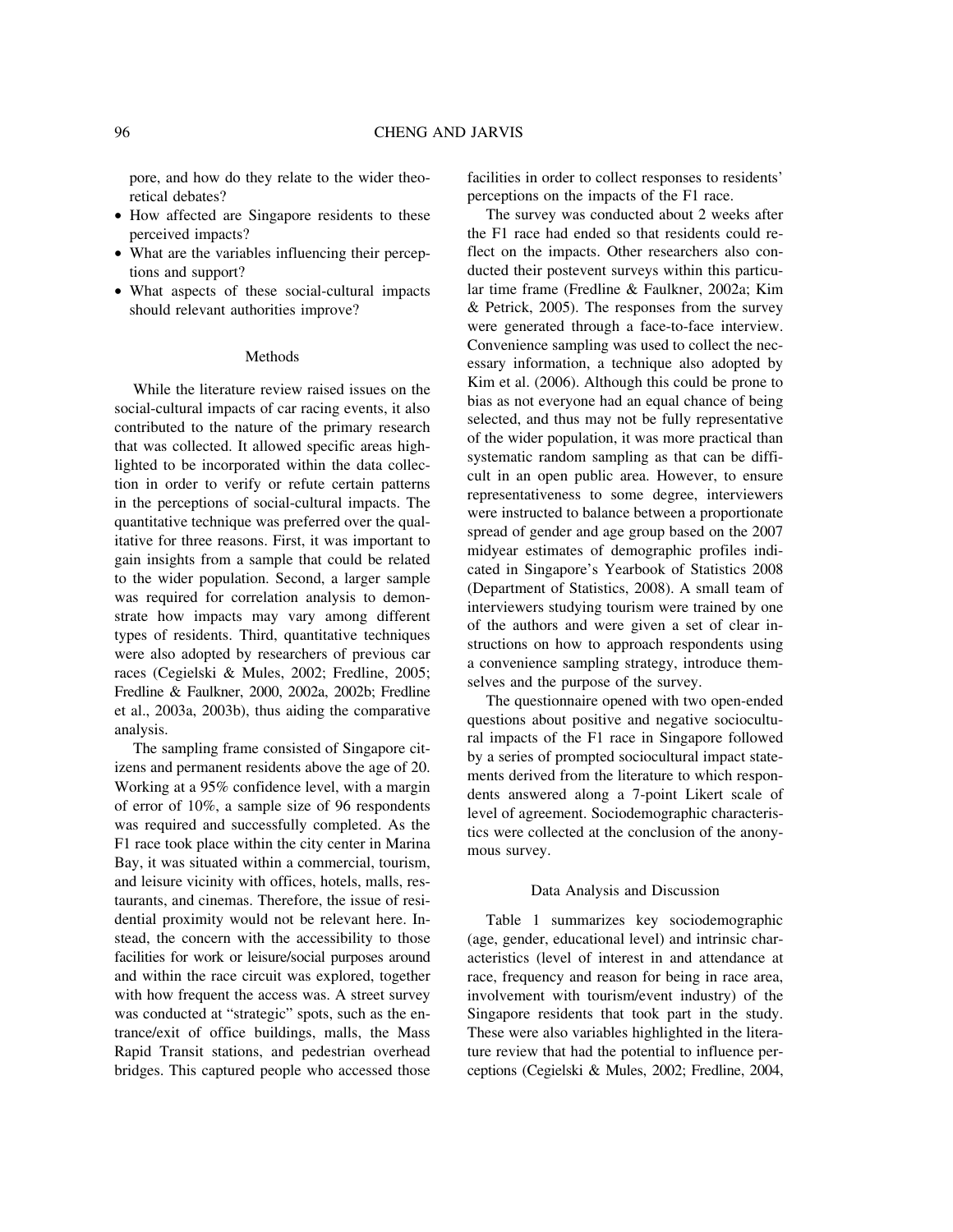Table 1 Sociodemographic and Intrinsic Characteristics of Respondents

| Characteristic                               | % $(n = 96)$ |
|----------------------------------------------|--------------|
| Gender                                       |              |
| Male                                         | 53%          |
| Female                                       | 47%          |
| Age                                          |              |
| $20-39$ years old                            | 49%          |
| 40 years & above                             | 51%          |
| Education                                    |              |
| PSLE to O level                              | 22%          |
| A level to diploma                           | 46%          |
| Graduate to postgraduate                     | 32%          |
| Involvement in tourism or event industry     |              |
| through employment/business ownership        |              |
| Yes                                          | 21%          |
| No                                           | 79%          |
| Attendance                                   |              |
| Purchased ticket                             | 13%          |
| Watched from vantage points (e.g., hotel     |              |
| rooms)                                       | 19%          |
| Watched on television                        | 73%          |
| <b>Interest</b>                              |              |
| Followed F1 race series all the time         | 17%          |
| Followed F1 race half the time               | 45%          |
| Do not follow race at all                    | 38%          |
| Frequency of access to race circuit vicinity |              |
| 6-7 days a week                              | 9%           |
| 3-5 days a week                              | 32%          |
| $1-2$ days a week (weekends only)            | 33%          |
| 1–2 days a week (weekdays only)              | 25%          |
| Reason for accessing race circuit vicinity   |              |
| Work                                         | 25%          |
| Social/leisure                               | 60%          |
| Work & social/leisure                        | 12%          |
| Other                                        | 3%           |

2005; Fredline & Faulkner, 2000, 2002a). Correlation analysis (Pearson chi-square) was used to explore possible relationships within the data because the variables used were considered to be categorical in nature, either by the type of respondent (e.g., age, gender, education level) or whether they agreed or disagreed with a certain type of impact. The issue of proximity was studied together with frequency and reason of accessibility as the race circuit was situated within a busy commercial area. Those who accessed that area more frequently and for work (making this an involuntary option similar to place of residence) would likely experience impacts related to proximity as revealed in past literature. Data have been categorized and aggregated for statistical purposes.

# Positive Social-Cultural Impacts of the F1 Race on Singapore Residents

Table 2 identifies unprompted perceived positive social-cultural impacts of the F1 race among respondents. Impact responses were grouped into various themes, with promoting cultural exchange topping the list and mentioned by  $18.7\%$ .

Respondents were then asked to state their level of agreement with a set of prompted positive social-cultural impacts associated with the F1 event. Table 3 demonstrates the strongest agreement was shown for the F1 race promoting Singapore as a tourist destination (95% of respondents), followed closely by enhancing the image  $(94\%)$ .

There were no significant correlations between the positive impacts statements with age, gender, and education. However, the intrinsic variables such as involvement, attendance, interest, and proximity, yielded a few significant relationships with the positive impacts. For involvement, the cross-tabulation analysis  $[\chi^2(1) = 4.219]$  demonstrated those who were involved in the tourism/ events industry agreed more  $(64%)$  that learning about other cultures was a positive impact compared to those who were not involved  $(31\%)$ .

The independent variables related to attendance and interest were divided into four areas: purchased a ticket (direct attendance); watched the race from vantage points (indirect attendance); watched the race from television (interest); and followed the race in its series, either having attended previous F1 races, watched them on television, or read reports about them (interest). Each of these areas was cross-tabulated with the positive impacts to determine any form of associations. Out of these, only those who watched the race from television or followed the race series showed a relationship with the impact on quality of services. It can be seen that in the case of those who watched the race on television  $(88%)$  or who followed the F1 series (91%), a higher percentage of them tended to agree that the quality of services in stores and restaurants had improved during the F1 season compared to those who neither watched (57%) nor followed the series (62%)  $[\chi^2(1)$  = 6.373, and  $\chi^2(1) = 7.248$ , respectively].

Proximity in this research was taken to mean accessibility to the facilities in and around the race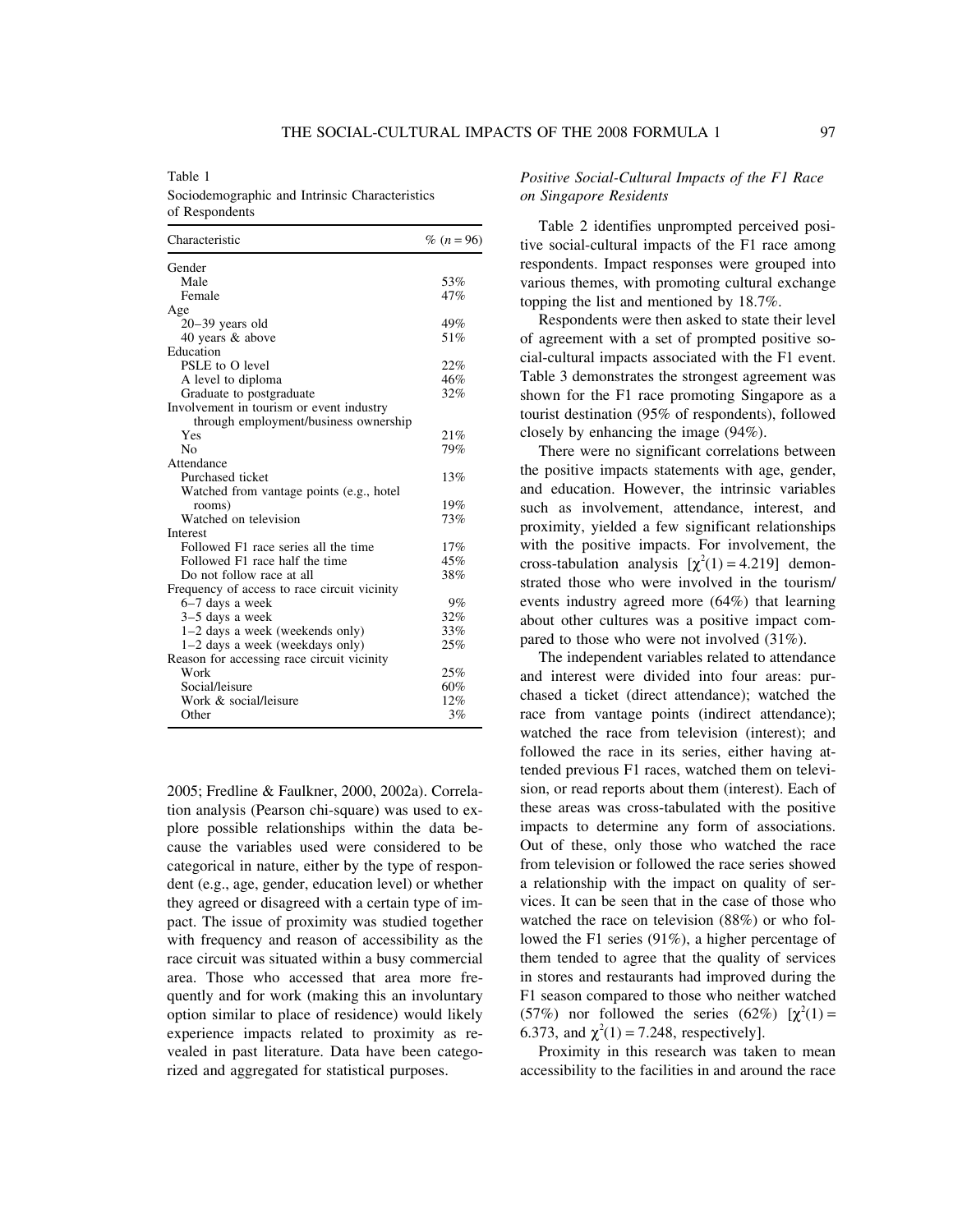| Table 2                                                                |  |
|------------------------------------------------------------------------|--|
| Positive Social-Cultural Impacts of the F1 Race on Singapore Residents |  |

| Positive Social-Cultural Impacts (by Themes)                                                                  |          |
|---------------------------------------------------------------------------------------------------------------|----------|
| To promote cultural exchange/interaction/understanding, learn about other culture, opportunity to meet people | 18.7%    |
| To boost economy, create employment, increase business                                                        | $16.7\%$ |
| To increase tourism & tourism revenues                                                                        | 15.6%    |
| To demonstrate capability/efficiency/high level of standard in event management                               | 9.4%     |
| To allow foreigners to know Singapore/Singapore culture better                                                | 8.3%     |
| To promote/publicize/improve awareness of Singapore, global exposure                                          | 8.3%     |
| To elevate or enhance status/image/recognition internationally                                                | $7.3\%$  |
| To have a livelier social scene                                                                               | $7.3\%$  |
| To build track record by being the "first"                                                                    | $3.1\%$  |
| To promote sports                                                                                             | 3.1%     |

circuit vicinity in terms of frequency and the reason for doing so. Responses were collapsed into two groups for frequency of access:  $3-7$  days a week and 1-2 days a week. Reason for access was separated into two groups as well: work only and social/leisure only. Those who had other reasons or who accessed for work and social/leisure purposes were not considered for the analyses. In short, respondents either had to access the race circuit vicinity relatively frequently or infrequently, involuntarily or voluntarily. The reason for splitting into two groups was to ascertain if the involuntary group felt more impacted than the voluntary group. The involuntary group not only had to access the vicinity almost on a daily basis, they also did not have a choice to stay away despite the inconveniences. Therefore, that might affect their responses to the impact of the race. The voluntary group, on the other hand, did so willingly, knowing full well the inconveniences they would have to bear. Hence, they might be more tolerant of the impacts compared to the former group. There was a correlation between frequency of access with the impact on enjoy meeting people of different cultures. It seemed that the less frequent  $(1-2 \text{ days})$ access they had to the race circuit vicinity, the more respondents agreed to having enjoyed meeting people of different cultures  $(78\%)$ , compared to those who had 3–7 days access (50%)  $[\chi^2(1)$  =  $3.927$ ]. At the same time, a relatively higher percentage of respondents (78%) who accessed the race area for social/leisure reasons agreed to this positive impact compared to those who accessed the area for work (40%)  $[\chi^2(1) = 5.182]$ .

Table 3

|  |  | Level of Agreement With Set of Prompted Positive Social-Cultural Impacts of the F1 Race on Singapore Residents |  |
|--|--|----------------------------------------------------------------------------------------------------------------|--|
|--|--|----------------------------------------------------------------------------------------------------------------|--|

|                                                                                            |          | Level of Agreement<br>Among Respondents<br>$(n = 96)$ |       |  |
|--------------------------------------------------------------------------------------------|----------|-------------------------------------------------------|-------|--|
| Positive Social-Cultural Impacts                                                           | Disagree | Neutral                                               | Agree |  |
| F1 enhances the overall image of Singapore amongst international visitors                  | $2\%$    | $4\%$                                                 | 94%   |  |
| F1 promotes Singapore as a tourism destination                                             | $2\%$    | 2%                                                    | 95%   |  |
| Singaporeans are proud to host the F1 Grand Prix                                           |          | 13%                                                   | 87%   |  |
| Singaporeans are able to demonstrate their capabilities in managing an international event | $1\%$    | $9\%$                                                 | 90%   |  |
| The quality of services in the stores & restaurants is improved during the F1 season       | $11\%$   | 42%                                                   | 47%   |  |
| I learn more about other cultures because of F1 event                                      | 40%      | 37%                                                   | 23%   |  |
| I enjoy meeting people of different cultures during the F1 season                          | 15%      | 50%                                                   | 35%   |  |
| There are more activities & entertainment before/during/after the F1 season                | 18%      | 30%                                                   | 52%   |  |

The level of agreement from the original 7-point Likert scale has been aggregated into three categories for statistical purposes. Strongly disagree/disagree/slightly disagree aggregated into disagree, while strongly agree/agree/slightly agree aggregated into agree.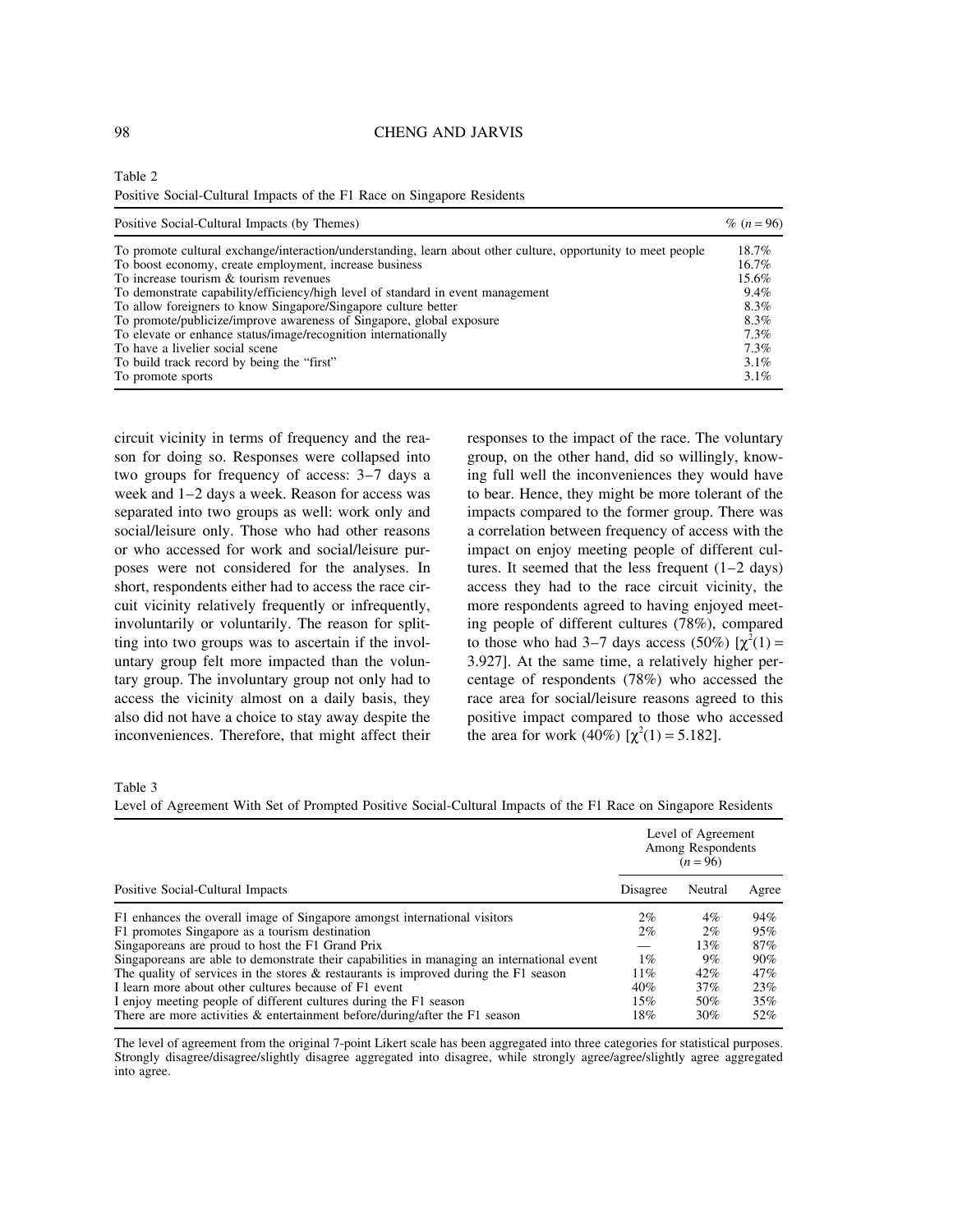The analyses have certainly thrown some light on similarities with previous research conducted on car races and some new discoveries of positive social-cultural impacts. The positive impact that garnered the most responses in the open-ended question  $(18.7%)$  was to promote cultural exchange and interaction and to have the opportunity to meet people. This is a similar finding to studies by Kim et al. (2006) and Waitt (2003). Similarly, the positive impacts on the economy in general and on tourism in particular support those of Fredline (2004) and Fredline et al. (2003a). Another positive impact in this study, which concurred with the research of Fredline (2004), Fredline and Faulkner (2002a), and Fredline et al. (2003a), was the ability for Singaporeans to demonstrate their capabilities in managing an international event. Likewise, the impacts of promoting Singapore and creating a global awareness of the destination, to enhance her status internationally, and to have a livelier social scene all confirmed the research of Cegielski and Mules (2002), Fredline (2004, 2005), Fredline and Faulkner  $(2002a)$ , and Fredline et al.  $(2003a)$ .

The cross-tabulations of age, gender, and education found no significant correlations with any of the positive social-cultural impacts (i.e., Singaporean respondents were fairly heterogeneous with regard to their attitudes). This finding contrasted with those of Fredline and Faulkner (2002a), who found significant differences in age and education to the perception of impacts of motor sport events.

Residents' involvement was also associated with learning more about other cultures, a slight similarity to Fredline (2004) and Fredline and Faulkner (2002a), which showed that those who were involved were more positive to the impacts. Perhaps those who were economically dependent on visitors were more prepared to view these encounters with foreign cultures more positively, as explained by Fredline (2004), using social exchange theory. It could be argued those who had an interest in the F1 event perceived the improved quality of services as an improvement to their quality of life, supporting the findings of Cegielski and Mules (2002). Fredline (2004), and Fredline and Faulkner (2000, 2002a).

Regarding proximity, there were significant

differences in the frequency and reason of access with enjoy meeting people of different culture because those who had to access the race vicinity frequently and for work did not perceive meeting people, especially on a social platform, as a benefit to them. These respondents were not there to socialize. Therefore, this did not create a heightened perception of this impact as positive.

Overall, the analyses of the positive socialcultural impacts of the F1 race in Singapore demonstrates there was a high level of homogeneity among those surveyed. Using social exchange theory, these results confirmed that the respondents entered into the exchange with the belief that benefits would outweigh costs. This may have been based on the city's past experiences in hosting international events. Using the social representation theory, due to the excitement of this first-ever F1 race in Singapore, and one that was also the inaugural night race, this event created a shared novel experience within the entire community, which helped form positive representations, almost regardless of differences between subcommunities. Hence, there were minimal significant differences between different types of residents to their perceptions.

# Negative Social-Cultural Impacts of the F1 Race on Singapore Residents

Table 4 identifies unprompted perceived negative social-cultural impacts of the F1 race among respondents and as before responses were grouped into various themes. While cultural disagreements/ being exposed to negative aspects of foreign cultures was cited the most  $(9.4\%)$ , generally smaller proportions of respondents identified a negative impact.

Respondents were similarly asked a series of prompted questions pertaining to negative socialcultural impacts. Table 5 indicates the impacts that most respondents agreed had impacted them were traffic congestion (72%) and difficulty in accessing facilities near or around the race circuit  $(70\%)$ .

Cross-tabulations were run against the series of negative social-cultural statements with sociodemographic and intrinsic variables. Gender showed no significant relationship with any of the negative impacts while a few correlations emerged with age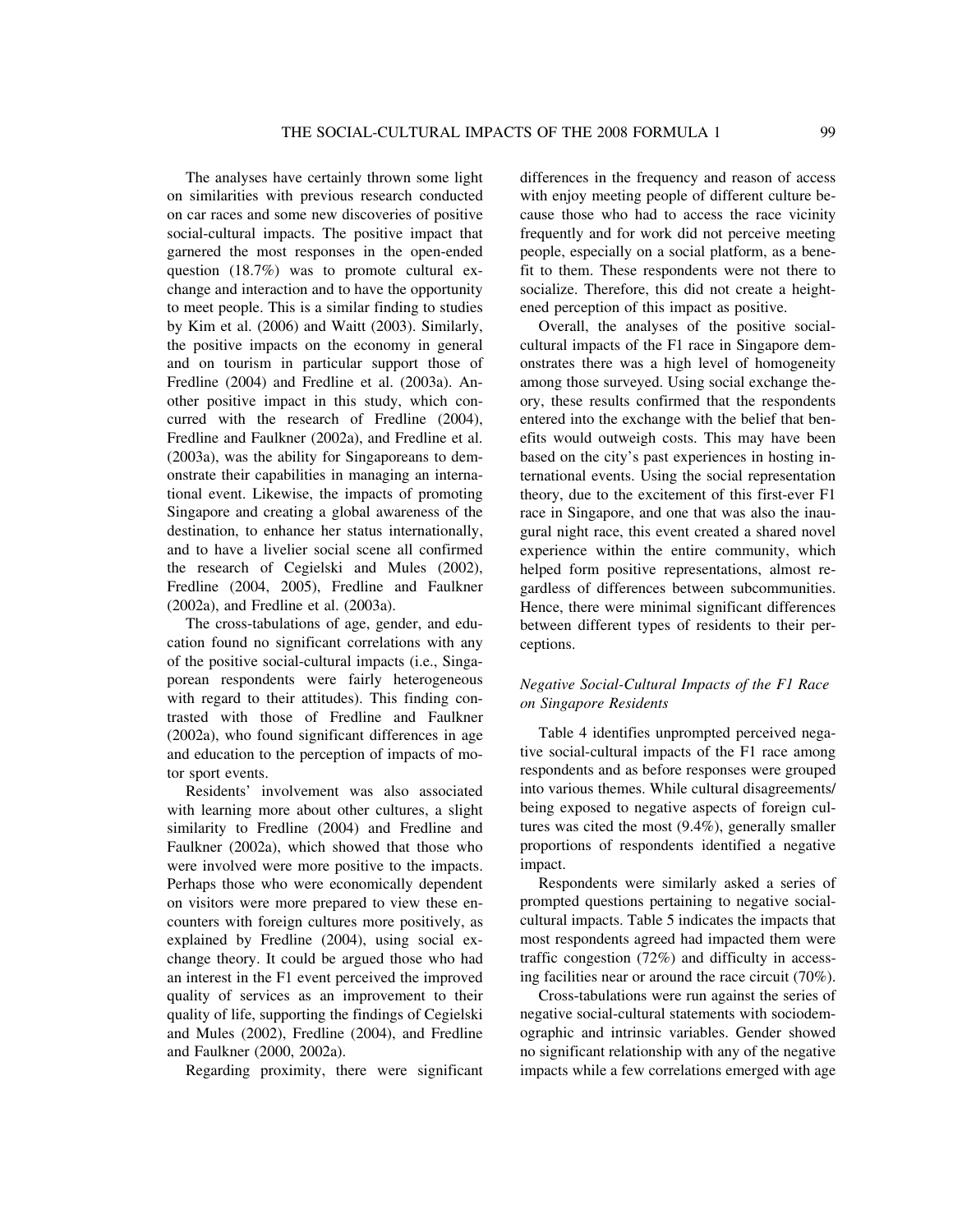| Table 4 |                                                                        |
|---------|------------------------------------------------------------------------|
|         | Negative Social-Cultural Impacts of the F1 Race on Singapore Residents |

| Negative Social-Cultural Impacts (by Themes)                                                                     |         |
|------------------------------------------------------------------------------------------------------------------|---------|
| Cultural disagreement/differences/misunderstanding, exposure to negative aspects of foreign cultures             | $9.4\%$ |
| Road blocks or closures                                                                                          | 8.3%    |
| Encourage gambling                                                                                               | 8.3%    |
| Pollution—in general, noise, littering                                                                           | $7.3\%$ |
| Differences in social status, elitist bearing, widens gap between the haves and the have-nots, social separation | $7.3\%$ |
| Too much money spent, waste of money to build infrastructure, could have used money for charity                  | $6.3\%$ |
| Congestion & crowding in public transport                                                                        | $6.3\%$ |
| Encourage speeding                                                                                               | $6.3\%$ |
| Negative economic impacts                                                                                        | $4.2\%$ |
| Inconvenience & disruption                                                                                       | $4.2\%$ |
| Negative social activities & behavior                                                                            | $4.2\%$ |

and education level. A higher percentage of respondents  $(94\%)$  from those 40 years and older tended to agree with the impact of unbalanced distribution of costs as compared to those 39 years and younger (72%)  $[\chi^2(1) = 5.652]$ .

The education level of respondents, from PSLE-O Level, A Level-Diploma, and up to Graduate-Postgraduate, had an influence with four negative impacts. Overall, the higher the education level, the lesser percentage of respondents agreed to the perception that the investment in hosting the F1 could have been better spent in other areas such as social welfare schemes  $[\gamma^2(2) = 7.849]$ . However, the higher education level also showed a significantly greater percentage of respondents agreeing to noise generated  $[\chi^2(2) = 7.452]$ , traffic congestion  $\chi^2(2) = 7.960$ , and more crowding in public places during the F1 season  $\lceil \gamma^2(2) \rceil = 8.274$ .

The cross-tabulations also showed two significant relationships for the level of involvement. A higher percentage of those who were involved in the tourism/events industry seemed to be affected

Table 5

Level of Agreement With Set of Prompted Negative Social-Cultural Impacts of the F1 Race on Singapore Residents

|                                                                                                                                                             |          | Level of Agreement<br>Among Respondents<br>$(n = 96)$ |       |  |
|-------------------------------------------------------------------------------------------------------------------------------------------------------------|----------|-------------------------------------------------------|-------|--|
| Negative Social-Cultural Impacts                                                                                                                            | Disagree | Neutral                                               | Agree |  |
| F1 encourages dangerous driving                                                                                                                             | 51%      | 22%                                                   | 27%   |  |
| F1 encourages a more elitist society                                                                                                                        | 21%      | 29%                                                   | 50%   |  |
| The investment in hosting F1 could be better spent on other areas such as social welfare<br>schemes                                                         | 20%      | 34%                                                   | 46%   |  |
| There is an unbalanced distribution of benefits—only some people/organisations benefit<br>from the F1 event                                                 | $3\%$    | 32%                                                   | 65%   |  |
| There is an unbalanced distribution of costs—only some people/organisations are inconve-<br>nienced because of the F1 event                                 | 12%      | 28%                                                   | 60%   |  |
| I have difficulty accessing the facilities (e.g., offices, malls, restaurants, cinemas, etc.)<br>near/around the race circuit vicinity during the F1 season | 8%       | 22%                                                   | 70%   |  |
| My usual lifestyle/routine is disrupted during the F1 season                                                                                                | 34%      | 27%                                                   | 39%   |  |
| There is noise generated by the race                                                                                                                        | 10%      | 31%                                                   | 59%   |  |
| There is traffic congestion during the F1 season                                                                                                            | $9\%$    | 19%                                                   | 72%   |  |
| There is more crowding in public places during the F1 season                                                                                                | $9\%$    | 24%                                                   | 67%   |  |

The level of agreement from the original 7-point Likert scale has been aggregated into three categories for statistical purposes. Strongly disagree/disagree/slightly disagree aggregated into disagree, while strongly agree/agree/slightly agree aggregated into agree.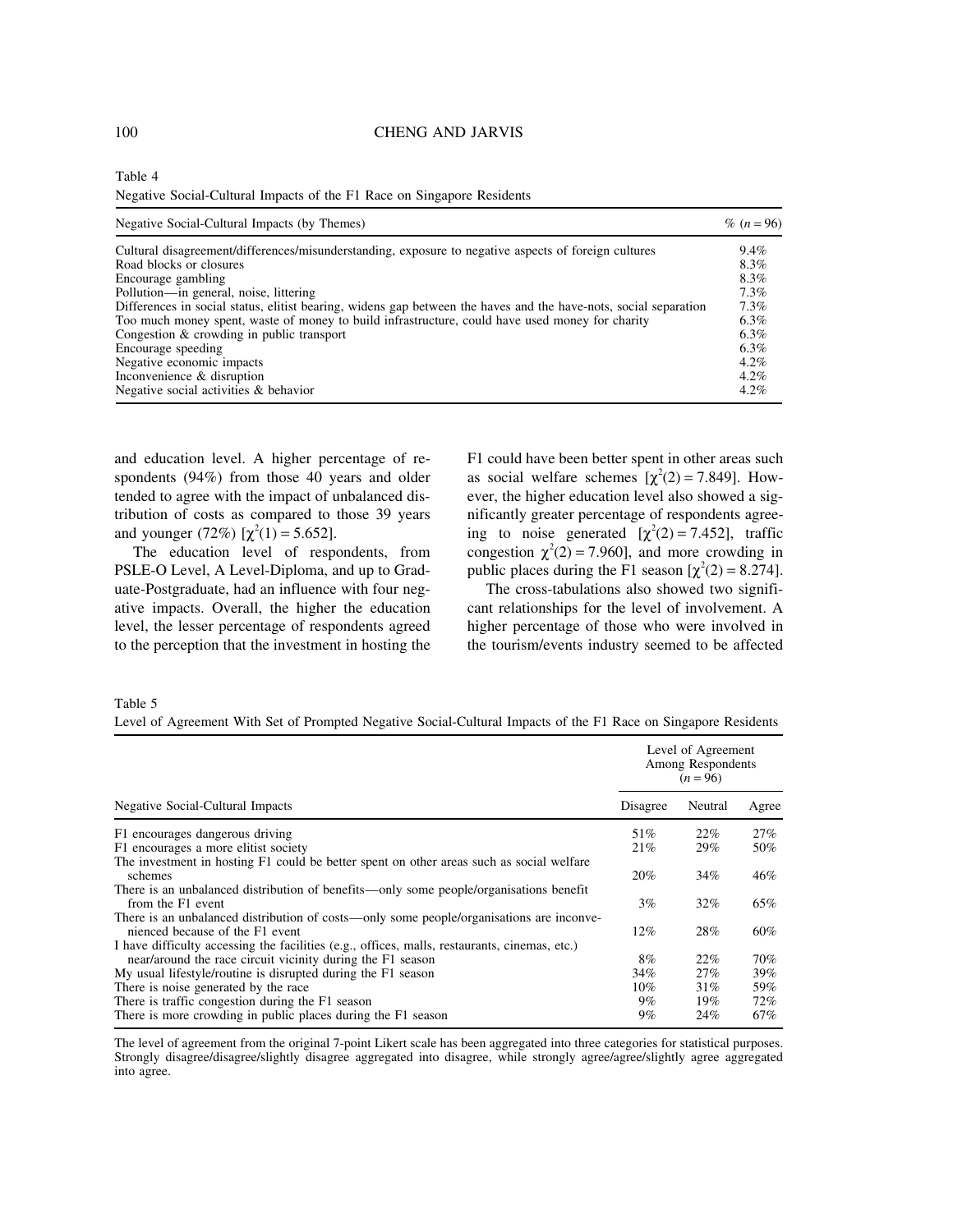by the noise (85%)  $[\chi^2(1) = 4.055]$  and traffic congestion (100%)  $[\chi^2(1) = 4.055]$  compared to those who were not involved  $(54\%$  and  $73\%$ , respectively). Respondents who purchased a ticket to the race and attended were less likely to agree they were negatively affected by traffic congestion (60%)  $[\chi^2(1) = 9.103]$  and crowding of public places  $(67%) [\chi^2(1) = 4.190]$  compared to those who did not buy a ticket (93% and 91%, respectively). Respondents who watched the race on television were more likely to agree the F1 event encouraged a more elitist society (79%)  $[\chi^2(1) = 5.785]$  and a perceived disruption of to local lifestyles and routines (63%)  $[\chi^2(1) = 4.153]$  compared to those who did not view the race  $(50\%$  and  $36\%$ , respectively).

Cross-tabulations with proximity (frequency of access to race circuit vicinity and reason for accessing) produced a number of significant relationships with the negative impacts. A greater proportion of respondents  $(90\%)$  who had only 1-2 days access, perceived an unbalanced distribution of costs, compared to those with more access, 3–7 days (71%)  $[\chi^2(1) = 4.100]$  to the race vicinity. Naturally, those who had to access the race circuit vicinity more frequently also found difficulty in accessibility, as evidenced by 97% of these respondents who agreed to the problem, significantly different compared to 82% of those who accessed the vicinity less frequently  $[\chi^2(1) = 4.861]$ . Likewise, 79% of the respondents who had to access the race circuit vicinity more frequently agreed with the disruption the F1 event brought onto their lifestyle or routine, also significantly different compared to just 31% of those who accessed it less frequently  $[\chi^2(1) = 16.818]$ .

Frequency of access was also found to have significant relationships with noise, traffic congestion, and crowding, with almost similar results from the cross-tabulations. All respondents who had to access the race circuit vicinity more frequently were found to agree with all the three negative problems, significantly more compared to those who had less access  $[\chi^2(1) = 10.439, 8.720,$ and 7.577, respectively]. The reason for accessing the race circuit vicinity was also found to have an association with disruption of lifestyle/routine. Some other relationships emerged from the analysis of the data with regard to access issues. Gener-

ally those who had access to the area for work agreed they were more negatively impacted by noise, traffic congestion, and more crowding compared to those respondents only in the area for social/leisure purposes  $[\chi^2(1) = 4.417, 4.115,$  and 4.001, respectively]. Further, those who access the area for work  $(81\%)$  agreed the race disrupted local lifestyles and routines compared to those there for social/leisure reasons (43%)  $[\chi^2(1) = 8.253]$ .

When it came to the perception of negative social-cultural impacts of the F1 race in Singapore, respondents raised several points that bore similarities to previous studies conducted on car race. Road blocks or closures alluded to the inconvenience, traffic congestion, and disruption to normal life, especially for those who had to access the race circuit vicinity. These impacts support similar issues raised by Cegielski and Mules (2002), Fredline (2004), Fredline and Faulkner (2002a), and Fredline et al. (2003b).

Another similar finding mentioned by the researchers was pollution, especially noise and littering. Respondents who felt that too much money was spent on hosting the F1 race, including money used for the maintenance of roads when the race was over, may have implied the recognition of an opportunity cost, mentioned by Fredline (2004). Negative economic impacts, another opportunity cost, could also be due to the road closures which affected businesses within the race circuit vicinity.

The perception that F1 and speeding went hand-in-hand was an issue along a similar track on the point about dangerous driving, which Fredline (2004) mentioned citing Fisher et al. (1986). Negative social activities and behavior, including prostitution, were likewise found by Fredline et al. (2003a) and Jones (2001). And though mentioned by only one or two respondents, issues such as the demonstration effect (portraying Singapore as a "Western wannabe") were similar to what Barker et al. (2002), Brunt and Courtney (1999), and Fredline (2005) identified; and the competition for the use of roads, similarly cited by Melbourne residents in Albert Park, where the Melbourne Grand Prix was held (Fredline 2004).

Three unprompted negative impacts among Singaporean respondents should also be noted, because they were previously not mentioned in any of the previously researched car races. These re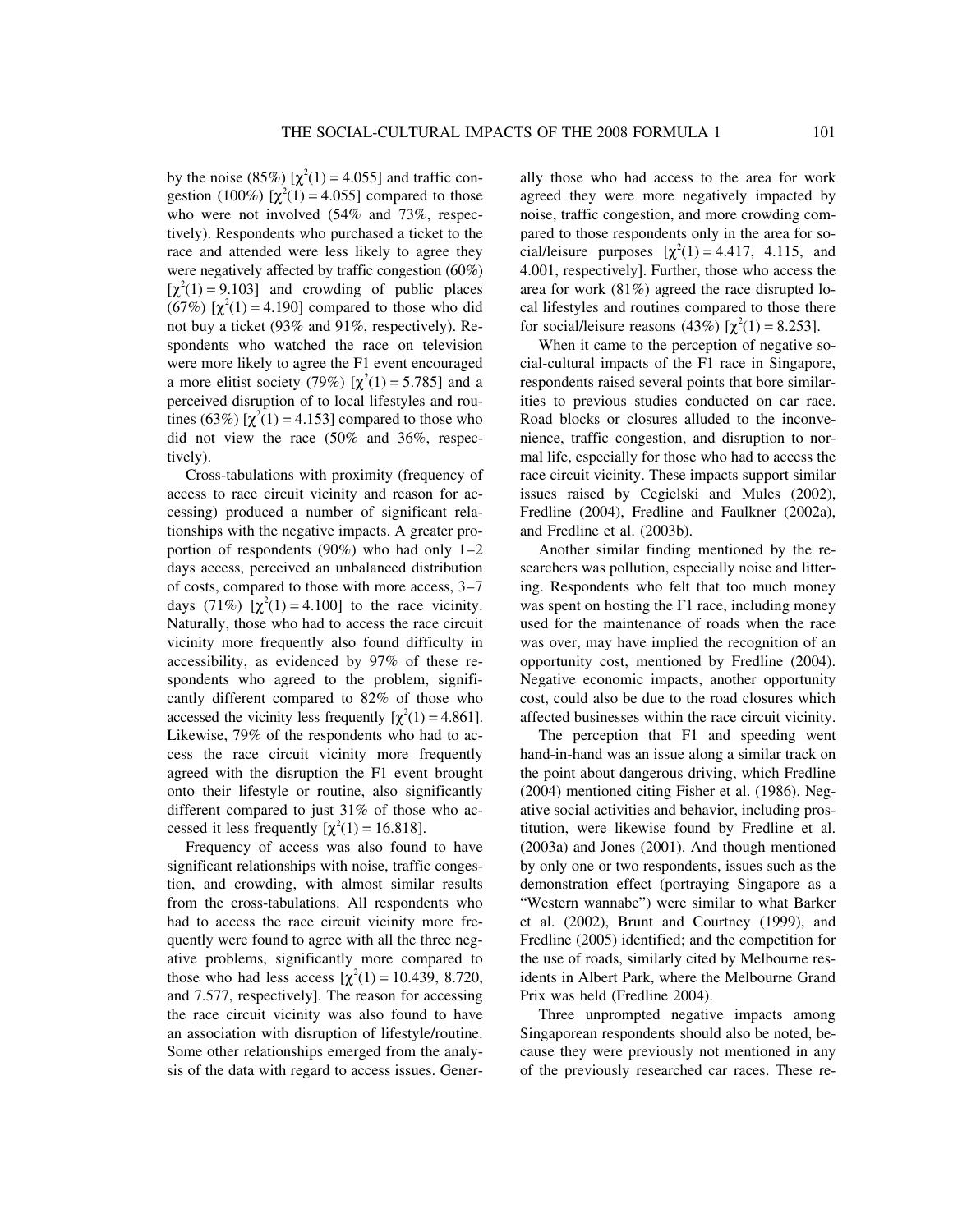late to the perception that the F1 event brought about cultural disagreement, differences, and misunderstanding; encouraged gambling; and emphasized the differences in social status, thus causing social separation between the "haves" and the "have-nots"

Social exchange theory explains why some of these impacts were mentioned by respondents. Issues such as road blocks and closures, opportunity costs, congestion and crowding, inconvenience, and disruption could be due to the fact that respondents did not see themselves benefiting from the F1 event, and thus viewed the exchange negatively. According to Ap (1992), residents would only tolerate the negative impacts if they believed the benefits outweighed the costs. Perhaps in this study, the sample of respondents did not share this belief. On the other hand, social representation theory can explain some of the other impacts perceived by respondents, such as cultural disagreement and differences in social status. Perhaps within an Asian society, the reference point for social cohesiveness is one where harmony exists (Chan, 2005). Despite the progress Singapore has made into becoming a global city-state, many residents cling to their traditional Asian roots. Hence, their reference point would suggest that any of such foreign cultures displayed, with the flaunting of wealth and being seen as belonging to an upper social class, would conflict with their original reference point. Therefore, their perception of what the F1 race seemed to suggest (a clash with foreign cultures) was greatly influenced as a result of these new encounters (Fredline & Faulkner, 2002b). Local media reports may have also influenced some of these perceptions, such as the negative economic impacts.

The results of the cross-tabulations also presented some enlightened findings. The association between age and the perception of unbalanced distribution of costs could be due to the fact that the older respondents were more discerning in the costs and benefits of the entire event, having experienced or known how previous events had fared in this particular area. At the same time, this particular group probably did not identify as much with the F1 event as the younger group, hence there was more agreement to the impact of unbalanced distribution costs, seeing themselves on the receiving end of the inconveniences. To them, the exchange was viewed with costs greater than benefits

The significant influence of education levels with the impact that the investment could have been better spent elsewhere probably suggested that the lower educated respondents did not see themselves on the receiving end of any of the benefits of this event either, hence the perception of this negative impact was readily agreed to. Of course the reverse would be true of those higher educated, where they saw the F1 event as part of their lifestyle, providing activities and entertainment to enrich their lives. Therefore, they were less likely to agree to this impact. Further analyses of education with noise, traffic congestion, and more crowding in public places all show a similar trend to Fredline and Faulkner (2002a). The higher the level of education, a progressively greater percentage of respondents were in agreement to these negative impacts. So while they enjoyed some of the benefits brought about by the F1 event, these aspects were, perhaps, not seen to be sufficient for them to tolerate the negative aspects (Ap. 1992; Kelly, 2006). However, the more highly educated were also less affected by the noise. The data may assume that perhaps the higher educated did not work the evening or weekend hours when the race took place compared to others and hence they were not as much affected these negative impacts.

The nature of involvement showed a slight difference to the previous studies of Fredline (2004) and Fredline and Faulkner (2002a), who did not find those involved to be negatively impacted. However, in this study, it was found that those who were involved in the tourism/events industry possessed a higher percentage of respondents who were affected by the noise and traffic compared to those who were not involved. One possibility could be this particular group of respondents worked near or around the race circuit vicinity—an area high in tourism activities (proximity factor)-and therefore were at the receiving end of these negative impacts because they were not able to voluntarily stay away from the area.

With regard to attendance and interest, those who purchased a ticket to watch the F1 race were less likely to agree that traffic and overcrowding were a problem compared to those who did not.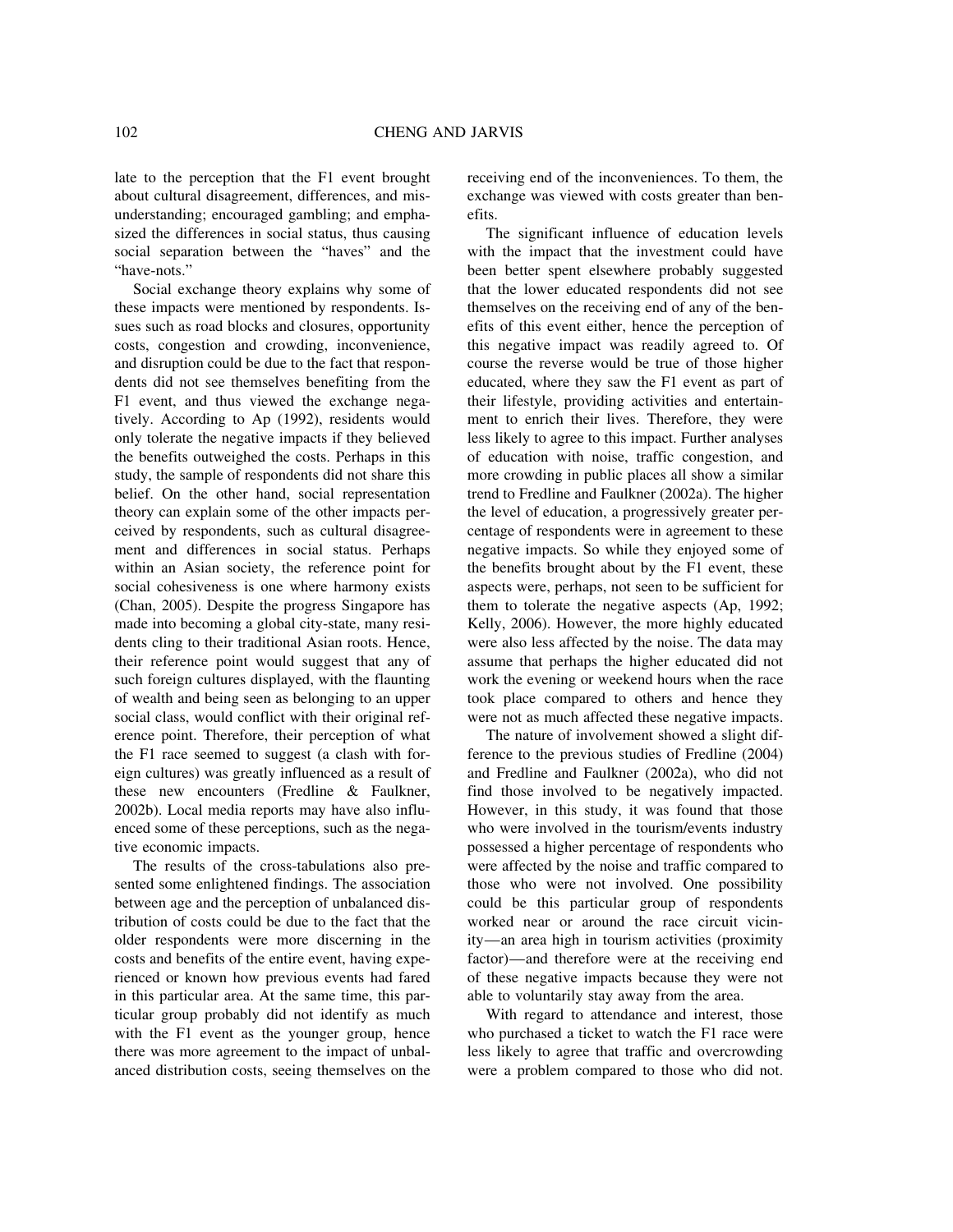Similar to Fredline and Faulkner's (2000) finding, spectators tended to disagree with the negative impacts. In this exchange, individuals expected benefits greater than costs; hence they were more tolerant of negative aspects (Ap, 1992). However, for those who watched the race on television, a higher percentage of them agreed that the event encouraged a more elitist society and had more disruption in their lifestyle/routine. In the first instance, images seen on television might have conflicted with their own beliefs or reference points and hence, eliciting a negative perception of the event. In the second instance, respondents believed the disruption far outweighed the benefits, even the benefit of watching it "live." Perhaps that was why they would rather stay at home to watch the event. These could be the marginal enthusiasts.

Finally, relating to proximity, the cross-tabulations of frequency in accessing the race circuit vicinity with the negative impacts produced the most number of significant relationships. These differences were in the perception of unequal distribution of costs, difficulty in accessing the facilities near or within the vicinity, disruption of lifestyle or routine, noise, traffic congestion, and more crowding in public places. These results mirror the findings of Cegielski and Mules (2002), Fredline (2004), and Fredline and Faulkner (2002a), where those living in close proximity (in this case, frequently accessed) perceived more negative impacts. Certainly for this group who had to access the area almost on a daily basis, no amount of benefits would outweigh the problems they faced during the F1 race. They would certainly be most unwilling to enter into the exchange again, unless problems were alleviated. To further confirm this point made, it was the group who had to access the area due to work that were very much in agreement with the disruption, noise, traffic, and crowding created. This group was also significantly more affected by the noise and traffic, a point that was alluded to earlier on. Proximity in this survey, as in other research on car race, was a major factor influencing the perception of negative impacts of the F1 race in Singapore.

The exploration of positive and negative socialcultural impacts has highlighted the fact that there were not as many significant differences in responses to the community-related impacts, such as promoting Singapore as a tourism destination, as individual-related impacts, such as traffic congestion. This implied that not every individual within a community benefited or suffered equally from the impacts of this event (Getz, 1991; Hall, 1992). It depended on their weighing of the cost-benefit scale of the exchange and the representations with which they interpreted the impacts. Further, Singaporeans were much more homogenous about the way they perceived they were affected positively by the event compared with the array of negative impacts.

#### Conclusions and Recommendations

The aim of this research sets out to examine Singapore residents' perceptions of the socialcultural impacts of the F1 race. In particular, four crucial questions were established after a thorough review of past studies that guided the process to achieve this aim. What are the positive and negative social-cultural impacts of the F1 Grand Prix in Singapore, and how do they relate to the wider theoretical debates? How affected are Singapore residents to these perceived impacts? What are the variables influencing their perceptions and support? Data from these first three questions are used to answer the final query, namely what aspects of these social-cultural impacts should relevant authorities improve?

The research has certainly provided insights and answers to the first three research areas. Positive and negative social-cultural impacts of the F1 race perceived by the residents were ascertained through their responses to the survey. Some of these impacts, especially the negative ones related to noise, traffic congestion, and crowding, affected certain respondents more than others. Other impacts, such as having more activities and entertainment, provided an opportunity for residents to enjoy the benefits of the F1 race. Because individual respondents perceived these impacts differently, variables that influenced those perceptions were also established. Social exchange and social representation theories further aided in the understanding of these differences. All these findings also provided a source of input as to the areas relevant authorities could improve in the subsequent years. Even if residents' perceptions may be instinctive,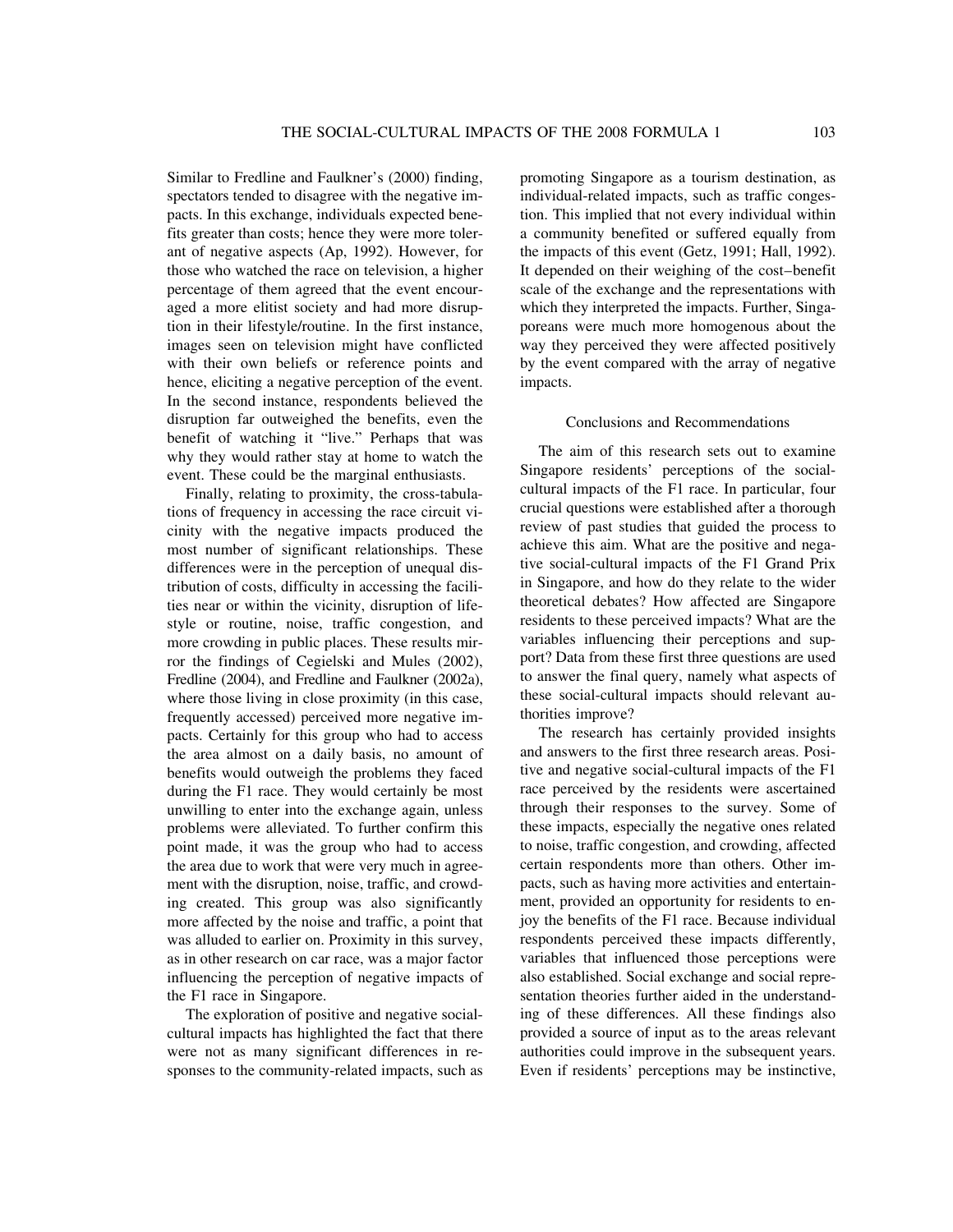as suggested by Fredline (2005), respondents in this study have, nevertheless, provided some valid suggestions on the areas for improvement. Authorities involved should consider them seriously.

One of the pressing issues for improvement was traffic. Congestion was presented as a problem, followed closely by some form of difficulty in accessing the facilities in and around the race circuit vicinity. Closely related to traffic management was the area of road closure. Recalling that road blocks or closures were problems cited by some respondents, it should be no surprise that this area was presented as crucial for improvement in subsequent F1 races. In fact, the common suggestion for tackling the problem of road closure was to close the roads for a shorter duration. In the inaugural race that took place, authorities closed the roads for a total of 13 days, including pre- and postrace days, for the installation and dismantling of temporary race infrastructures (Land Transport Authority, 2008; Lim & Yeo, 2008), which led to traffic jams and delays, especially on the initial days of closures (Huang, 2008).

Three other points made by respondents referred to promoting the event more intensively to the general public/locals, engaging them in more ways, and lowering ticket prices. Respondents felt that the promotion and publicity should have reached out more to the "heartlands," a term used in Singapore to refer to suburbs with a high residential population, so that residents would feel more involved, excited, and informed about the event and the nature of the race. A respondent suggested educating the public to the history of F1, or to have F1 car models within suburban malls to allow residents to have photos taken. These initiatives would help to engage them, and generate interest and enthusiasm for the event. As for the issue with ticket prices, the idea was to make this event more affordable to the general public so that more could be involved. These suggestions are perhaps, a way to minimize the perception that F1 creates a difference in social status.

With the above suggestions, it also paves the way for future research into this area. The survey could be conducted on a wider geographical area in Singapore, instead of just limiting it within a certain locality as in this research. In this way, a more global response could be garnered, producing a deeper understanding of the perception of host residents regarding the impacts generated by the F1 race

The research into perceptions of social-cultural impacts should also take on a more longitudinal approach, especially for recurring events (Barker et al., 2002). This involves conducting studies not only before and after a particular F1 season, but also over a period of a few seasons. Obviously, this approach yields much advantage. Firstly, it is not only possible to determine if perception has changed prior to and after an event, but also if these changes, if any, are sustained over a much longer period of time. According to social exchange theory, exchange relationships are not static but fluid (Waitt, 2003). Certainly, when this euphoric stage has passed, and residents move on to subsequent seasons of F1 in Singapore, they could become more rational and consider even more carefully the true worth of the exchange, and then act accordingly. Sustained support for future events would not be possible if their postevent evaluation of the exchange falls below their initial expectations (Gursoy & Kendall, 2006). Hence, it is important to ascertain any changes in perception over time. More importantly, the causes for the changes have to be investigated (Kim et al., 2006).

In addition to conducting research into the social-cultural impacts of the F1 race, economic and environmental impacts should also be embarked on so as to manage the event in a more holistic way (Barker et al., 2002; Fredline et al., 2003). Relevant authorities should ensure a long-term sustainability in all these areas, especially when events become a mainstay in the marketing of the destination. Naturally, all the above recommendations would involve more resources, both financial and human. But it is a worthwhile investment. Stakeholders' input should be seriously taken into consideration to ensure their continued support.

#### References

- Ap, J. (1992). Residents' perceptions on tourism impacts. Annals of Tourism Research, 19(4), 665-690.
- Ap, J., & Crompton, J. L. (1993). Residents' strategies for responding to tourism impacts. Journal of Travel Research, 33(1), 47-50.
- Ap, J., & Crompton, J. L. (1998). Developing and testing a tourism impact scale. Journal of Travel Research,  $37(2)$ ,  $120-130$ .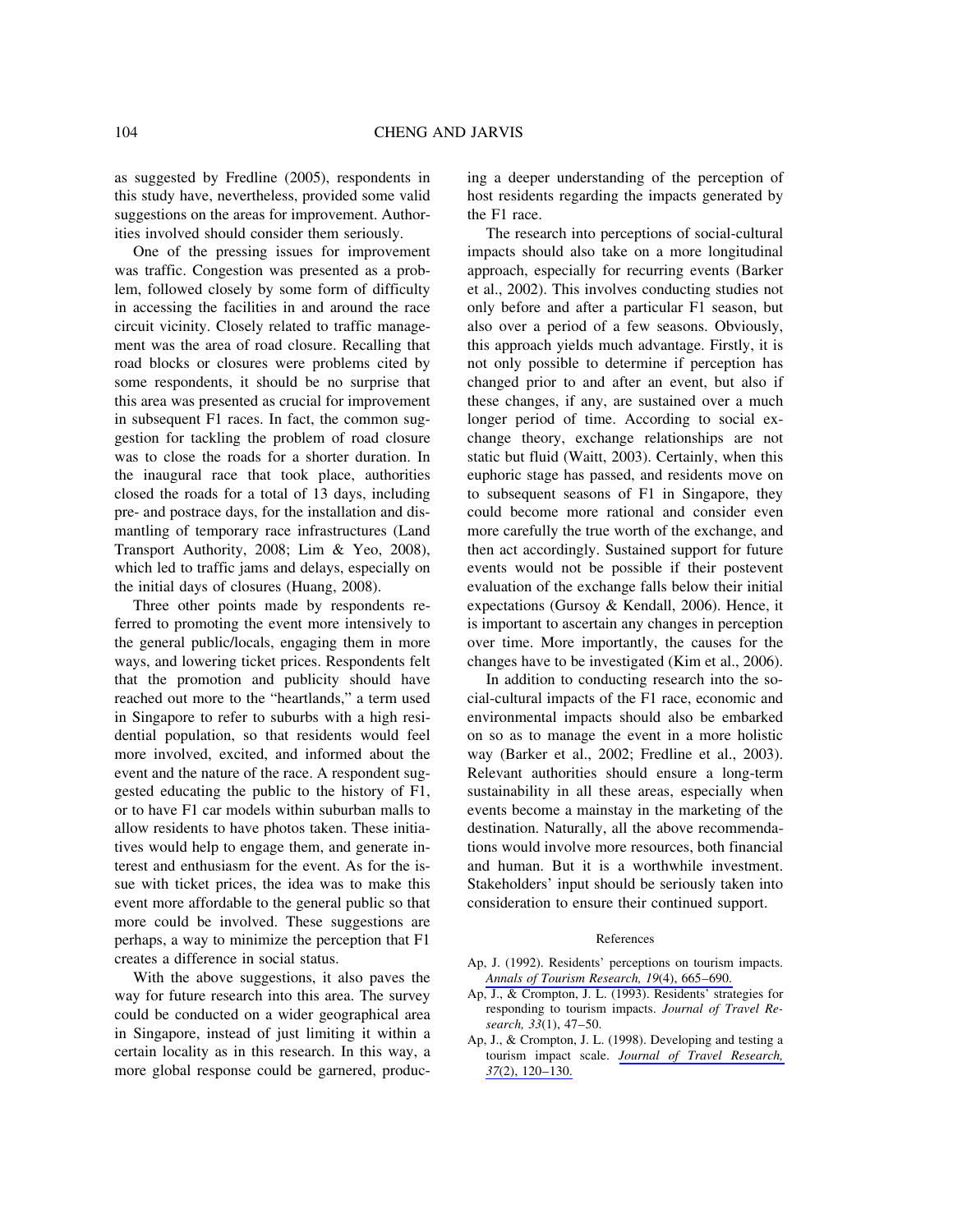- Barker, M. (2004). Crime and sport events tourism: The 1999-2000 America's Cup. In B. W. Ritchie & D. Adair, D. (Eds.), Sport tourism, Interrelationships, impacts, and issues (Ch. 9, e-book). Clevedon, UK: Channel View Publications.
- Barker, M., Page, S. J., & Meyer, D. (2002). Evaluating the impact of the 2000 America's Cup on Auckland, New Zealand. Event Management, 7(2), 79-92.
- Besculides,  $\overline{A}$ ., Lee, M. E., & McCormick, P. J. (2002). Residents' perceptions of the cultural benefits of tourism. Annals of Tourism Research, 29(2), 303-319.
- Boyko, C. T. (2008). Are you being served? The impacts of a tourist hallmark event on the place meanings of residents. Event Management, 11(4), 161-177.
- Brown, G., Chalip, L., Jago, L., & Mules, T. (2002). The Sydney Olympics and Brand Australia. In N. Morgan, A. Pritchard, & R. Pride (Eds.). Destination branding: Creating the unique destination proposition (Ch. 10, ebook). Oxford: Butterworth-Heinemann.
- Brunt, P., & Courtney, P. (1999). Host perceptions of sociocultural impacts. Annals of Tourism Research, 26(3),  $493 - 515$ .
- Cegielski, M., & Mules, T. (2002). Aspects of residents' perceptions of the GMC 400—Canberra's V8 Supercar Race. Current Issues in Tourism, 5(1), 54-70.
- Chan, B. (2005). From West to East: The impact of culture on personality and group dynamics. Cross Cultural Management, 12(1), 31-45.
- Cohen, E. (1988). 1988 tourism and aids in Thailand. Annals of Tourism Research, 15, 467-486.
- Deccio, C., & Baloglu, S. (2002). Non-host community resident reactions to the 2002 Winter Olympics: The spillover impacts. Journal of Travel Research, 41(1), 46\-56.
- Deery, M., Jago, L., & Fredline, E. (2004). Sport tourism or event tourism: Are they one and the same? Journal of Sport Tourism, 9(3), 235-245.
- Department of Statistics, Ministry of Trade & Industry. (2008). Yearbook of statistics Singapore, 2008. Retrieved September 22, 2008, from http://www.singstat. gov.sg/pubn/reference/yos/yos2008.pdf
- Dolles, H., & Söderman, S. (2008). Mega-sporting events in Asia—Impacts on society, business, and management: An introduction. Asian Business & Management,  $7(2)$ ,  $147-162$ .
- Douglas, N., Douglas, N., & Derrett, R. (Eds.). (2001). Special interest tourism: Context and cases. Australia: John Wiley and Sons.
- Dwyer, L., Mellor, R., Mistilis, N., & Mules, T. (2000). A framework for assessing "tangible" and "intangible" impacts of events and conventions. Event Management,  $6(3)$ ,  $175-189$ .
- Faulkner, B., Chalip, L., Brown, G., Jago, L., March, R., & Woodside, A. (2001). Monitoring the tourism impacts of the Sydney 2000 Olympics. Event Management, 6(4),  $231 - 246.$
- Faulkner, B., & Tideswell, C. (1997). A framework for monitoring community impacts of tourism. Journal of Sustainable Tourism, 5(1), 3-28.
- Fischer, A., Hatch, J., & Paix, B. (1986). Road accidents and the grand prix. In J. P. A. Burns, J. H. Hatch, & T. J. Mules (Eds.), The Adelaide Grand Prix: The impact of a special event (pp. 151-168). Adelaide: The Center for South Australian Economic Studies.
- Fredline, E. (2004). Host community reactions to motorsport events: The perception of impact on quality of life. In B. W. Ritchie & D. Adair, D. (Eds.), Sport tourism. Interrelationships, impacts, and issues (Ch. 8, e-book). Clevedon, UK: Channel View Publications.
- Fredline, E. (2005). Host and guest relations and sport tourism. Sport in Society, 8(2), 263-279.
- Fredline, E., & Faulkner, B.  $(1998)$ . Resident reactions to a major tourism event: The Gold Coast Indy Car Race. Festival Management & Event Tourism, 5, 185-205.
- Fredline, E., & Faulkner, B. (2000). Host community reactions. A cluster analysis. Annals of Tourism Research, 27(3), 763-784.
- Fredline, E., & Faulkner, B. (2002a). Residents' reactions to the staging of major motorsport events within their communities: A cluster analysis. Event Management,  $7(2)$ ,  $103 - 114$ .
- Fredline, E., & Faulkner, B. (2002b). Variations in residents' reactions to major motorsport events: Why residents perceive the impacts of events differently. Event Management, 7(2), 115-125.
- Fredline, E., Jago, L., & Deery, M. (2003a). The development of a generic scale to measure the social impacts of events. Event Management, 8(1), 23-37.
- Fredline, E., Jago, L., & Deery, M., (2003b). Host community perceptions of the impact of events. A comparison of different event themes in urban and regional communities. Retrieved August 23, 2008, from http://www.crc tourism.com.au/bookshop/2/default.aspx
- Getz, D. (1991). Festivals, special events, and tourism. New York: Van Nostrand Reinhold.
- Getz, D. (2007). Event studies. Theory, research, and policy for planned events. Burlington, MA: Butterworth-Heinemann.
- Gursoy, D., & Kendall, K. W. (2006). Hosting mega events. Modeling locals' support. Annals of Tourism Research, 33(3), 603-623.
- Gursoy, D., & Rutherford, D. (2004). Host attitudes toward tourism. An improved structural model. Annals of Tourism Research, 31(3), 495-516.
- Hall, M. (1992). Adventure, sport, and health tourism. In B. Weiler & M. Hall (Eds.). Special interest tourism. London: Belhaven.
- Hinch, T., & Higham, J. (2004). Sport Tourism Development [e-book]. Clevedon, UK: Channel View Publications.
- Huang, R. (2008, September 23). Road closures due to F1 lead to traffic jams in some areas. Channel NewsAsia. Retrieved October 27, 2008, from http://www.channel newsasia.com/stories/singaporelocalnews/view/377893/ 1.html
- Jago, L., Chalip, L., Brown, G., Mules T., & Ali, S. (2003).